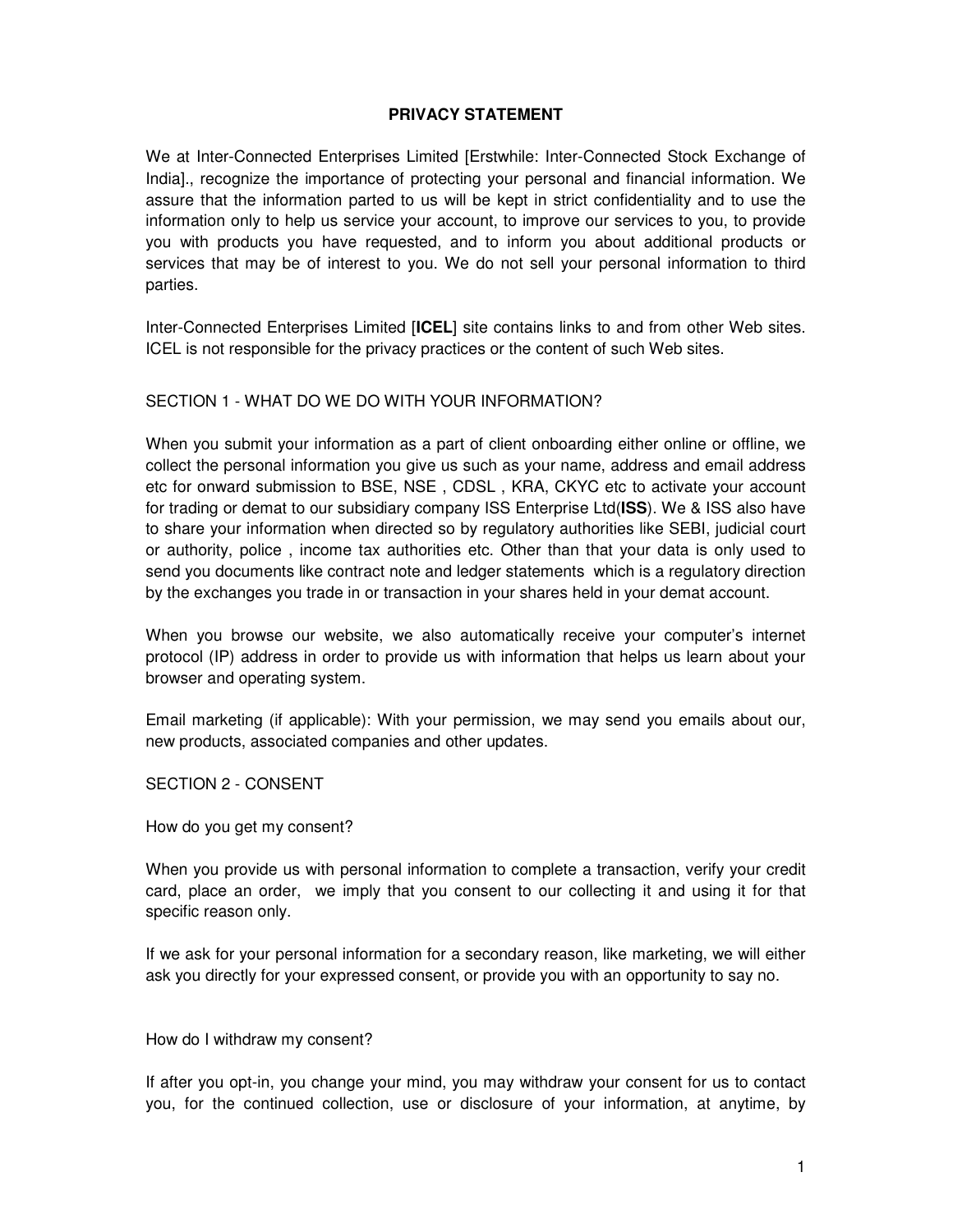contacting us at 070282 94555 extn:526/ 527/ 528 or mailing us at: customercare@iseindia.com

### SECTION 3 - DISCLOSURE

We may disclose your personal information if we are required by law to do so or if you violate our Terms of Service.

#### SECTION 4 - PAYMENT

We use Razorpay for processing payments. We/Razorpay do not store your card data on their servers. The data is encrypted through the Payment Card Industry Data Security Standard (PCI-DSS) when processing payment. Your purchase transaction data is only used as long as is necessary to complete your purchase transaction. After that is complete, your purchase transaction information is not saved.

Our payment gateway adheres to the standards set by PCI-DSS as managed by the PCI Security Standards Council, which is a joint effort of brands like Visa, MasterCard, American Express and Discover.

PCI-DSS requirements help ensure the secure handling of credit card information by our store and its service providers.

For more insight, you may also want to read terms and conditions of razorpay on https://razorpay.com

### SECTION 5 - THIRD-PARTY SERVICES

In general, the third-party providers used by us will only collect, use and disclose your information to the extent necessary to allow them to perform the services they provide to us.

However, certain third-party service providers, such as payment gateways and other payment transaction processors, have their own privacy policies in respect to the information we are required to provide to them for your purchase-related transactions.

For these providers, we recommend that you read their privacy policies so you can understand the manner in which your personal information will be handled by these providers.

In particular, remember that certain providers may be located in or have facilities that are located a different jurisdiction than either you or us. So if you elect to proceed with a transaction that involves the services of a third-party service provider, then your information may become subject to the laws of the jurisdiction(s) in which that service provider or its facilities are located.